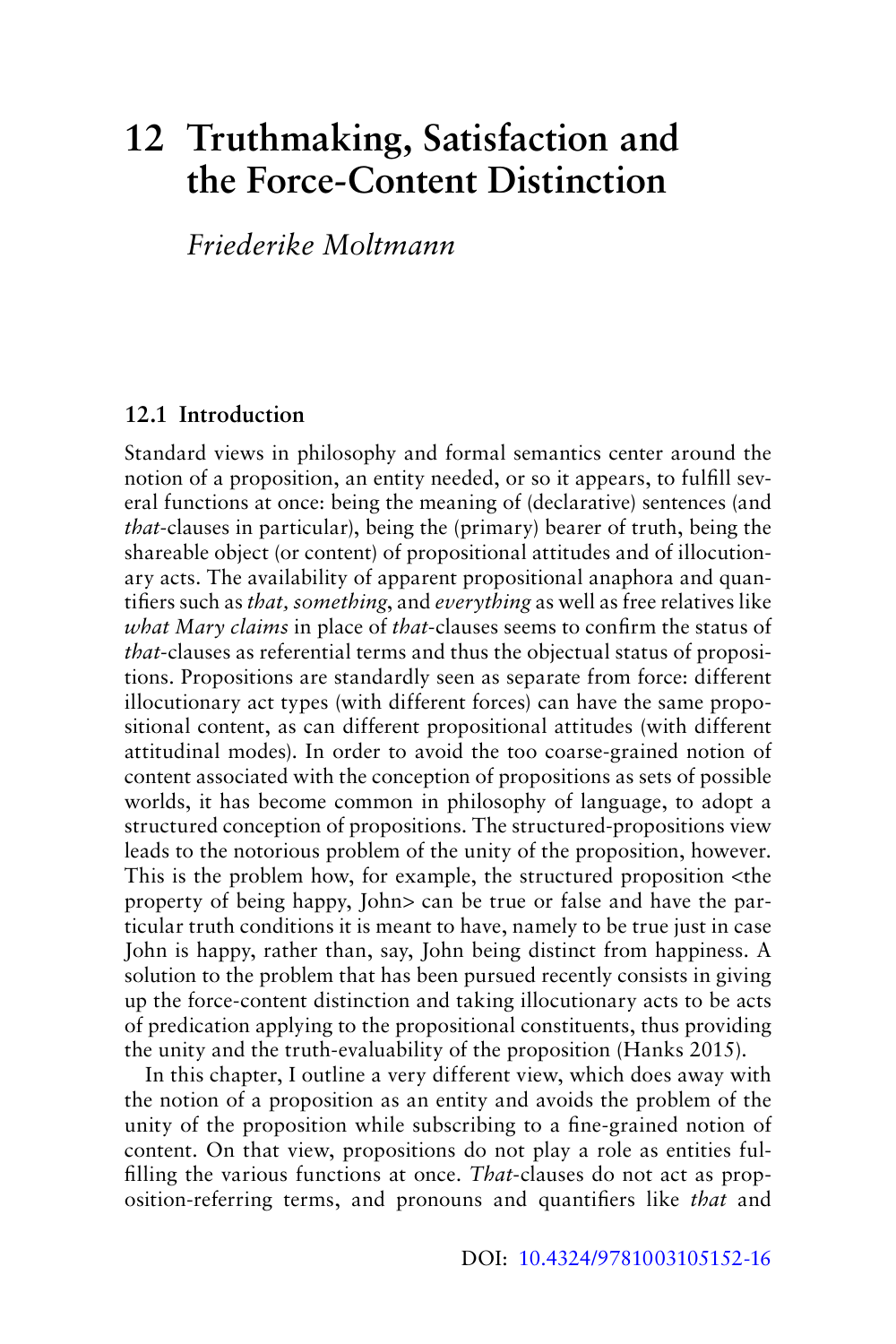<span id="page-1-0"></span>*something* and free relatives like *what John believes* do not stand for propositions. The starting point instead are the kinds of objects that correspond to illocutionary acts and propositional attitudes, namely what we refer to as *claims, beliefs, judgments, requests, promises, intentions, desires, hopes*, and *decisions*. These are what I call "attitudinal objects"[.1](#page-13-0) Attitudinal objects divide into illocutionary objects (claims, requests, promises, etc.) and mental objects (beliefs, judgments, intentions, decisions, hopes, etc.). Closely related to attitudinal objects are modal objects, which include obligations, permissions, abilities, options, possibilities, strategies, and laws. Attitudinal objects are extremely well-reflected in natural language, but they are of course not dependent on language. Attitudinal objects are mind- and agent-dependent particulars and are bearers of truth conditions or more generally satisfaction conditions. I take them to be bearers of truthmakers or satisfiers, namely situations or actions that exactly satisfy the attitudinal object, in the sense of Fine's (2017, 2018a,b) notion of exact truthmaking. Truthmaker semantics, which is based on that notion, allows for a fine-grained notion of content associated with both sentences and attitudinal objects.

Attitudinal objects come with a force (illocutionary objects) or mode (mental objects), though they are not actions. Satisfaction predicates including truth predicates do not apply to acts, but rather to attitudinal objects, and different satisfaction predicates apply to different types of attitudinal objects, reflecting, at least in part, their mode or force. *True* and *false* apply to beliefs, assumptions, and claims; *comply with*, *violate,* and *contravene* to requests and commands; *fulfill* to promises, desires, and hopes, *accept* and *take up* to invitations, suggestions, and offers, *carry out* and *realize* to intentions and decisions, *take* and *follow* to options and strategies. Given the notion of an attitudinal object, force or mode can be cast in terms of conditions on the satisfaction of attitudinal objects, involving actions, situations, and attitudinal objects as satisfiers.

In what follows, I will first recall the standard view of propositions and the force-content distinction, then present challenges to that view from research in linguistics, and finally outline the new view based on attitudinal objects and their satisfaction conditions.

# **12.2 The Standard View of Propositions and the Force-Content Distinction**

The standard view, since Frege, is that propositions are entities that act as semantic values of *that-*clause complements of attitude verbs and provide arguments for the attitudinal relation expressed by such verbs. This gives rise to the relational analysis of attitude reports and illocutionary acts reports as in (1b) for (1a):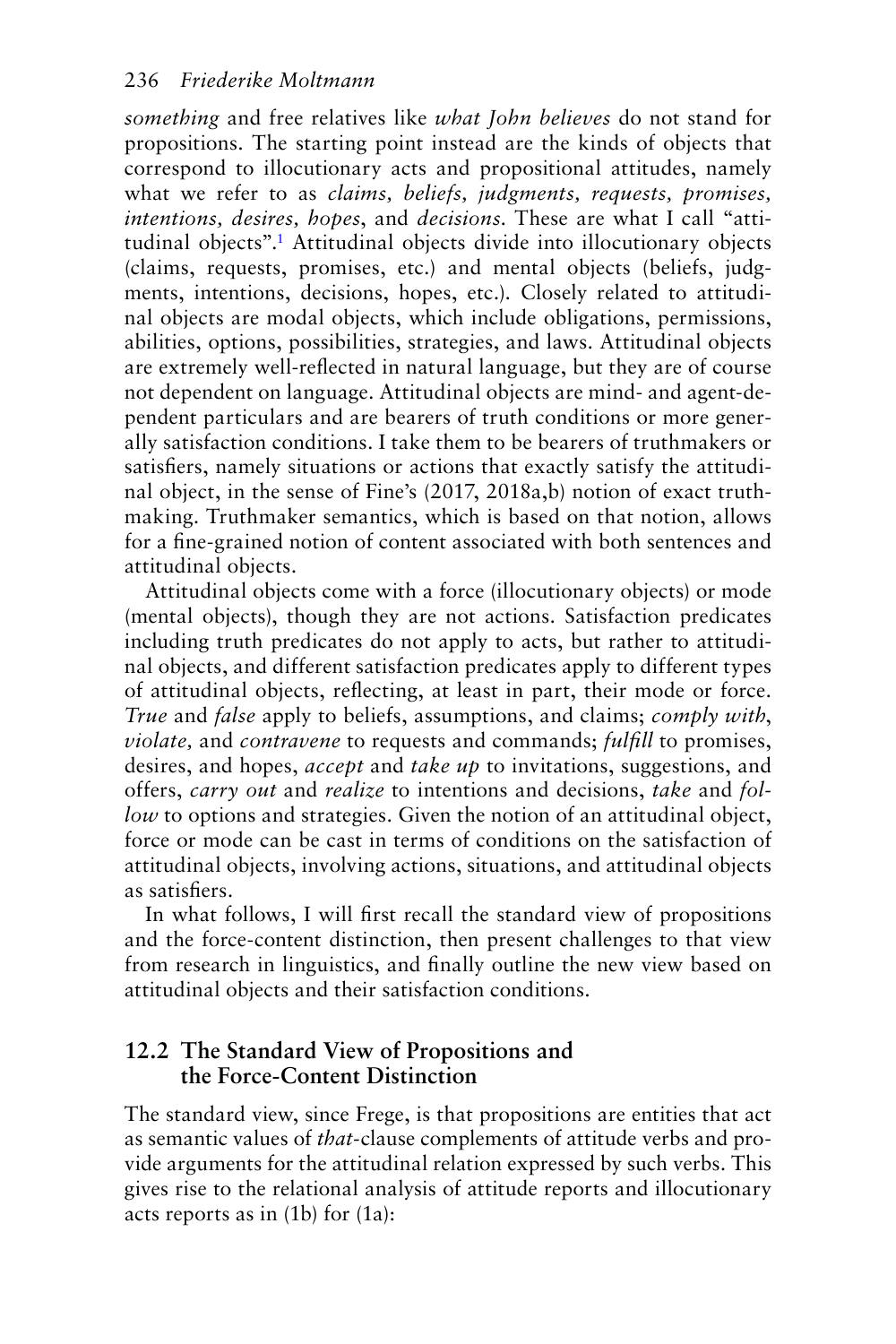(1) a. John believes that S.

b. believe(John, the proposition that S)

*That*-clauses, on that view, are proposition-referring terms, with propositions being both meanings of sentences and the object or content of propositional attitudes and illocutionary acts.

Pronouns like *that* and quantifiers like *everything* and free relatives like *what Mary believes*, "special" quantifiers or pronouns, as I call them, appear to stand for just the sorts of things *that*-clauses denote, propositions:

(2) a. Mary believes that. b. John believes everything Mary believes. c. John believes what Mary believes.

There are two standard views of what propositions are: sets of worlds and structured complexes consisting (in the simplest case) of a property and an object (structured propositions). The structured-propositions view has become a more widely adopted view among philosophers since it avoids problems with the possible-worlds view such as the identification of logically equivalent propositions. On either view, propositions are taken to be independent of force, providing the semantic values of embedded sentences in various contexts, including as antecedents of conditionals and as disjuncts of sentential disjunctions.

#### **12.3 Linguistic Challenges of the Standard View**

The standard view appears well-motivated by what the linguistic facts seem to bear on their sleeve; yet the view that embedded clauses stand for force-independent propositions has been challenged by recent and not so recent research in both syntax and semantics.

First, embedded clauses may be associated with different semantic types, associated with different forces. In particular wh-clauses correspond to the semantic types of questions (*I asked how tall John is*) and exclamations (*I am amazed how tall John is*), rather than propositions, and those different semantic types are selected by different clause-embedding predicates (Grimshaw 1979). In formal semantics, interrogatives are generally taken to have a different denotations from declaratives and *that*-clauses (Hamblin 1958, Karttunen 1977). Also imperatives have been taken to have a different denotations from declaratives, e.g. as properties as opposed to propositions (Portner 2007). In addition to different sentence types, mood and modals occurring in the embedded clause may be indicative of force. Depending on the force or mode of the described event, the verb may require a particular mood or the presence of a modal in the embedded clause, and, vice versa, mood or modals may require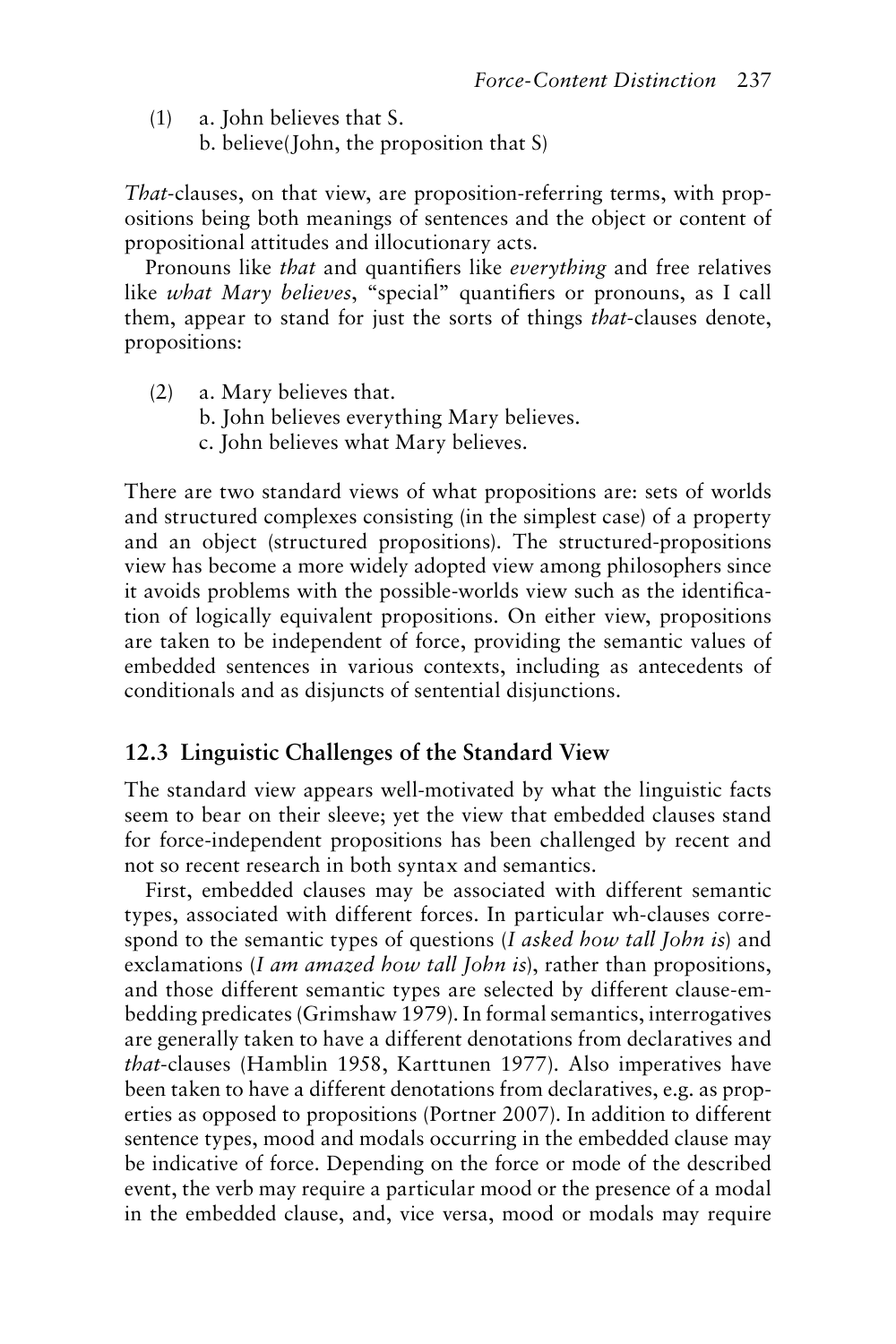particular embedding verbs. Thus, *request*, which selects directive force, requires a *that*-clause to be in the subjunctive mood or else to contain a modal like *should* ("modal concord", Portner 2007):

- (4) a. ??? John requested that Bill is at work by 8.
	- b. John requested that Bill be at work by 8/that Bill should be at work by 8.

Thus *that*-clauses may not stand for force-free propositions, but indicate the type of force selected by the verb.

There have also been various arguments to the effect that *that*-clauses do not syntactically behave like referential terms, but as predicates of content bearers, which may come with a force (Moltmann 2014, 2017, Moulton 2015). First, there are views according to which *that*-clauses are in fact relative clauses, given the syntactic behavior of complementizers such as *that* (Arsenijević 2009, Kayne 2010). As such, *that*-clauses would modify a silent noun (such as silent *fact*) or a noun that has subsequently been incorporated into an underlying light verb such as *have* or *make* (with *believe* being derived from *have belief* and *claim* from *make claim*) (Arsenijević 2009, Moltmann 2021). Second, the ability of *that*clauses to modify nouns (*the belief that* S) is indicative of a semantic status of clauses as predicates rather than arguments (Moulton 2015).

There is also strong evidence that special quantifiers and pronouns do not actually stand for propositions, but rather for concrete content bearers that incorporate a force or mode. First, quantifiers like *something* in place of *that*-clauses take restrictions that could not be predicated of propositions, such as *difficult to comply with* (*John requested something difficult to comply with*) (Moltmann 2003a, b, 2013 Chap.4). Second, reports of content sharing involving different attitude verbs are subject to constraints that indicate that what is shared is (kinds of) content bearers that include a force (Moltmann 2003a, b, 2013, Chap. 4). Thus, attitude verbs that involve different forces or modes generally cannot share their content:

- (5) a. ??? John hoped what Mary claimed, that it would rain. b. ??? John imagined what Mary claimed, that it was raining. c. ??? John decided what Mary predicted, that he would return.
- (6) ??? John promised what Mary suspected, that he would return.

Only under special conditions are such sentences acceptable, namely when the described attitudes are coordinated or allow, under focusing, for a lexical decomposition in syntax, into an attitudinal modifier and a more general predicate (*John in fact promised what Mary only imagined*, *John knows what Mary only suspects*). The standard view has it that free relative clauses such as *what John hopes* stand for a force-free content;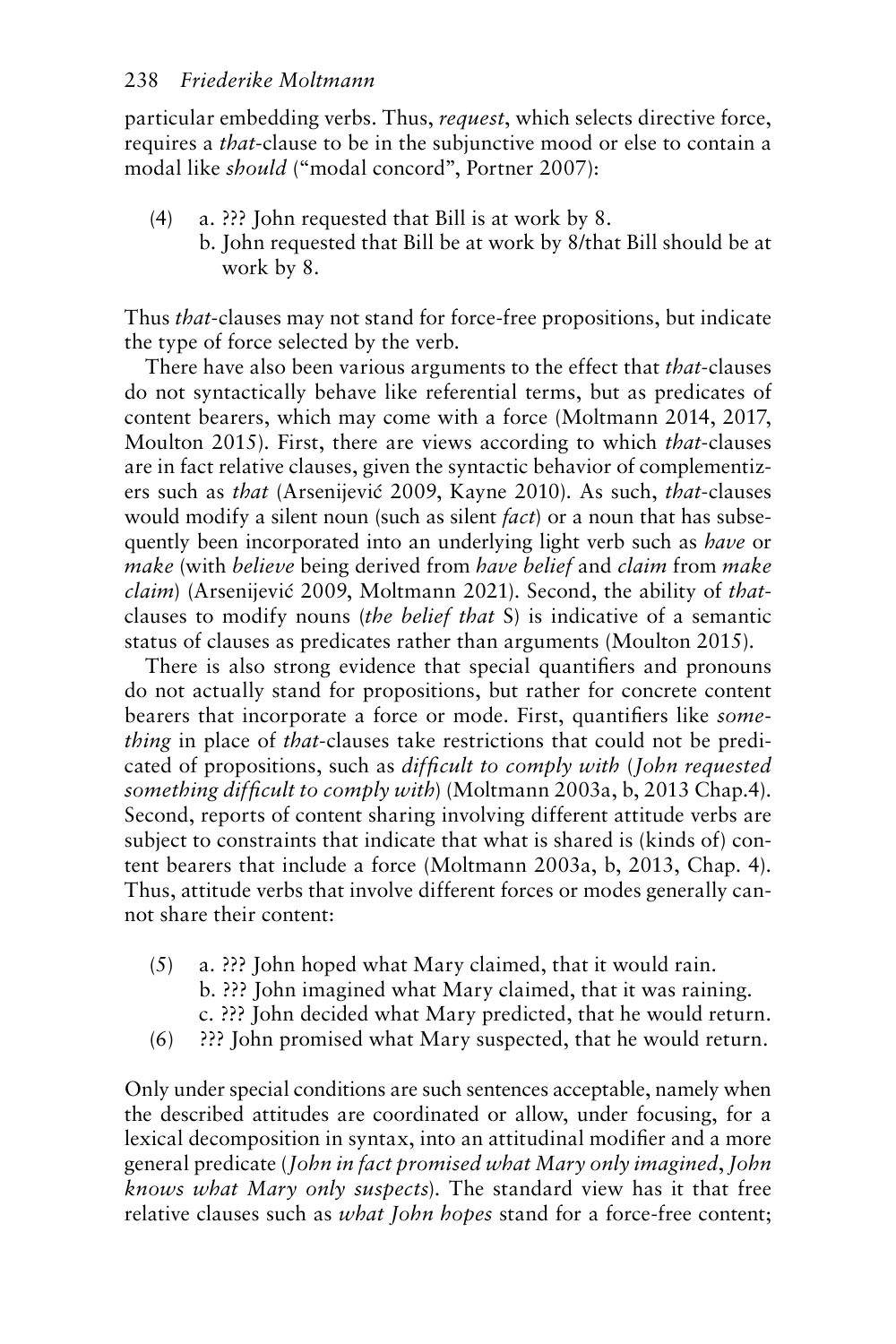<span id="page-4-0"></span>but the fact that reports of sharing such as (5–6) are unacceptable or require special linguistic contexts or efforts on the part of the interlocutors means that that view is mistaken. The unacceptability of (5a, b) and (6) matches the unacceptability of corresponding sentences with nominalizations:

- (7) a. ??? John's hope is Mary's claim. b. ??? John's imagination is Bill's claim. c. ??? John's decision is Mary's prediction.
	- d. ??? John's promise is Bill's suspicion.

Standard views have it that nouns like *claim* and *decision* are polysemous standing either for a proposition or an act. The unacceptability of examples like (7a–d) again shows that that view is mistaken since those examples should be fine on the proposition-reading.

Observations such as these indicate that propositions do generally not figure as entities in the semantics of sentences. Instead what plays a role is just the sorts of entities we refer to as "John's claim that S", an attitudinal object, or "the claim that S", a kind of attitudinal object sharable by different agents. Attitudinal objects are concrete mental or illocutionary objects that depend on a particular agent; yet they generally come with satisfaction conditions. They form kinds on the basis of being the same in content (provided they share their force or mode), and thus kinds of attitudinal objects are suitable for the role of sharable contents (Moltmann 2013 Chap. 4, 2017, 2019). Some attitudinal objects are (non-material) products of acts, in roughly the sense of Twardowksi's (1911) distinction between actions and products.[2](#page-13-0) Thus assertions are products of acts of asserting, thoughts, products of acts of thinking, requests products of acts of requesting, and questions products of acts of asking. Attitudinal objects are closely related to modal objects, entities like obligations, permissions, possibilities, which likewise have satisfaction conditions. Modal objects may generally endure past the act that may have set them up, attitudinal objects may do so only if they have a modal component. That is, a demand may involve an obligation, an assertion a commitment to truth.

Without this being a place for a detailed linguistic discussion, the linguistic generalizations above give support for a rather different semantics of attitude reports than the standard relational one. Such an analysis will start out with attitudinal objects and *that*-clauses acting semantically as their predicates, so that a simple attitude report such as (8a) will be interpreted as in (8b):

(8) a. John claims that S. b. make(John, the claim that S)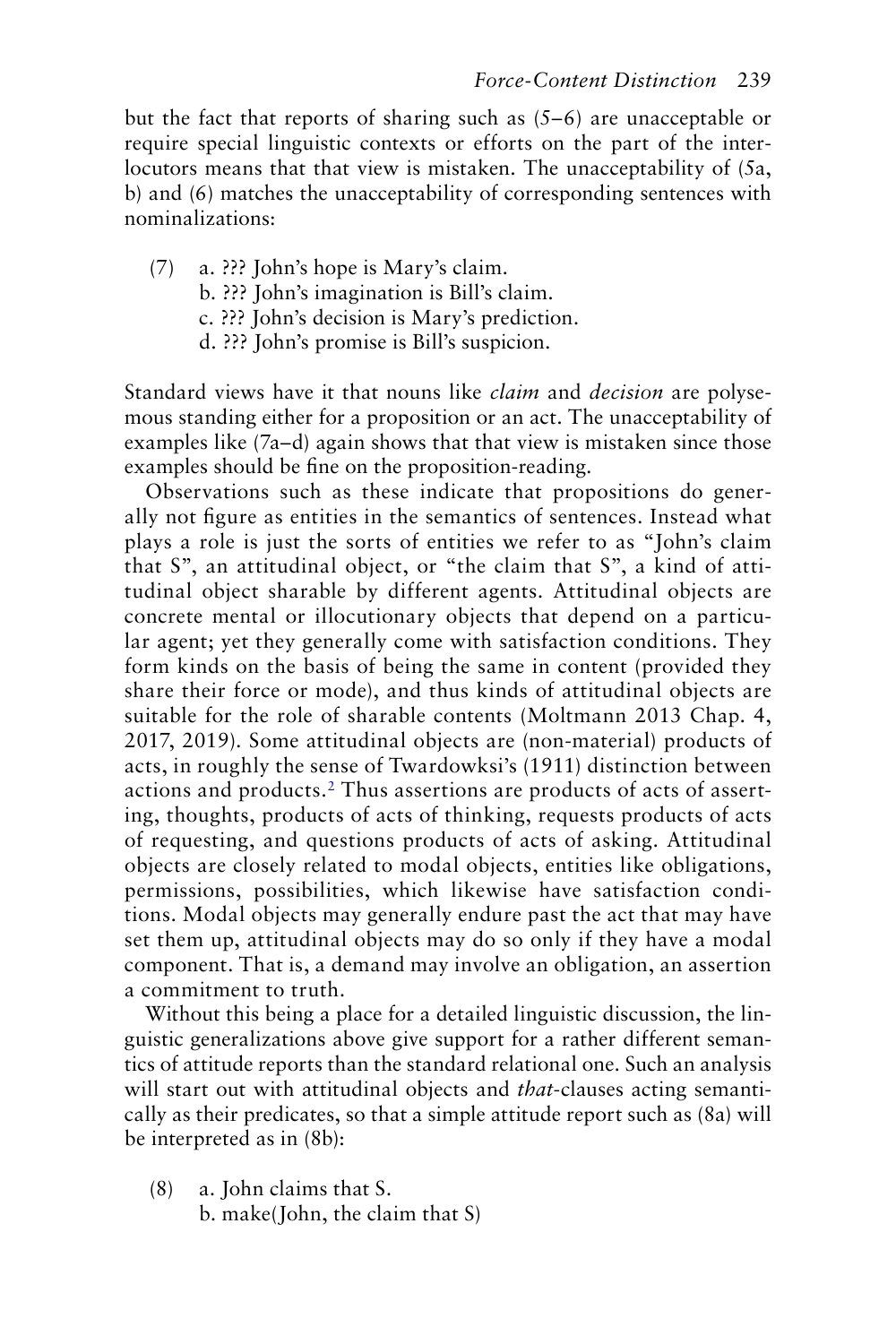#### 240 *Friederike Moltmann*

The semantic analysis of (8a) as (8b) is plausible given recent syntactic views on which (8a) has an underlying structure as indicated in (9), involving the light verb *make* and movement of the noun *claim* from a position (the specifier position of a force projection FP) inside the *that*clause to the direct object position of the verb and subsequent incorporation into the verb (Arsenijević 2009, Moltmann 2021a):

(9) a. John claim<sub>i</sub>-make  $e_i$  [<sub>CP</sub>that [<sub>FP</sub> $e_i$  [<sub>F'</sub> $v$  [<sub>IP</sub>S]]]].

The force-projection F', based on a force feature v, will denote a property of attitudinal or modal objects, which will semantically compose with the denotation of *claim* in its original position in the specifier position of the force phrase, yielding the same denotation as that of *claim that* S.

*That-*clauses act as predicates of attitudinal (and modal) objects by giving, at least, their satisfaction conditions. The satisfaction conditions of attitudinal objects are best cast in terms of truthmaker semantics as recently developed by Fine (2017, 2018a,b), rather than possible-worlds semantics. There are three reasons for that. (1) Sets of worlds as contents of attitudinal objects give a too coarse-grained notion of content. (2) Sets of worlds would not be able to distinguish attitudinal (and modal) objects with the modal force of necessity and the modal force of possibility (Moltmann 2020). (3) Truthmaker semantics allows casting certain conditions of force as conditions on actions and attitudinal objects as satisfiers of (other) attitudinal objects (Section 12.5). Truthmaker semantics has a range of motivations mainly from the sort of intensionality arising in non-attitudinal contexts such as conditionals and deontic modals. The possibility of casting force in terms of conditions on truthmakers/satisfiers and falsifiers/violators (Section 12.5) gives new motivations for it.

#### **12.4 Attitudinal Objects as Bearers of Truth and Satisfaction Conditions**

Attitudinal objects come with satisfaction conditions, which divide into truth conditions and fulfilment conditions. Attitudinal objects such as claims and assumptions have truth conditions; attitudinal objects such as requests and promises have fulfillment conditions. I take satisfaction conditions not to consist in conditions under which an attitudinal object is true or satisfied in a world, but in conditions under which possible or actual (or even impossible) situations or actions verify or satisfy the attitudinal object, in the sense of exact truthmaking or satisfaction of Fine's (2017b, 2018a,b) truthmaker semantics. That is, situations or actions verify or satisfy an attitudinal object such as a claim, assumption, request, promise, intention or decision just in case they are *wholly*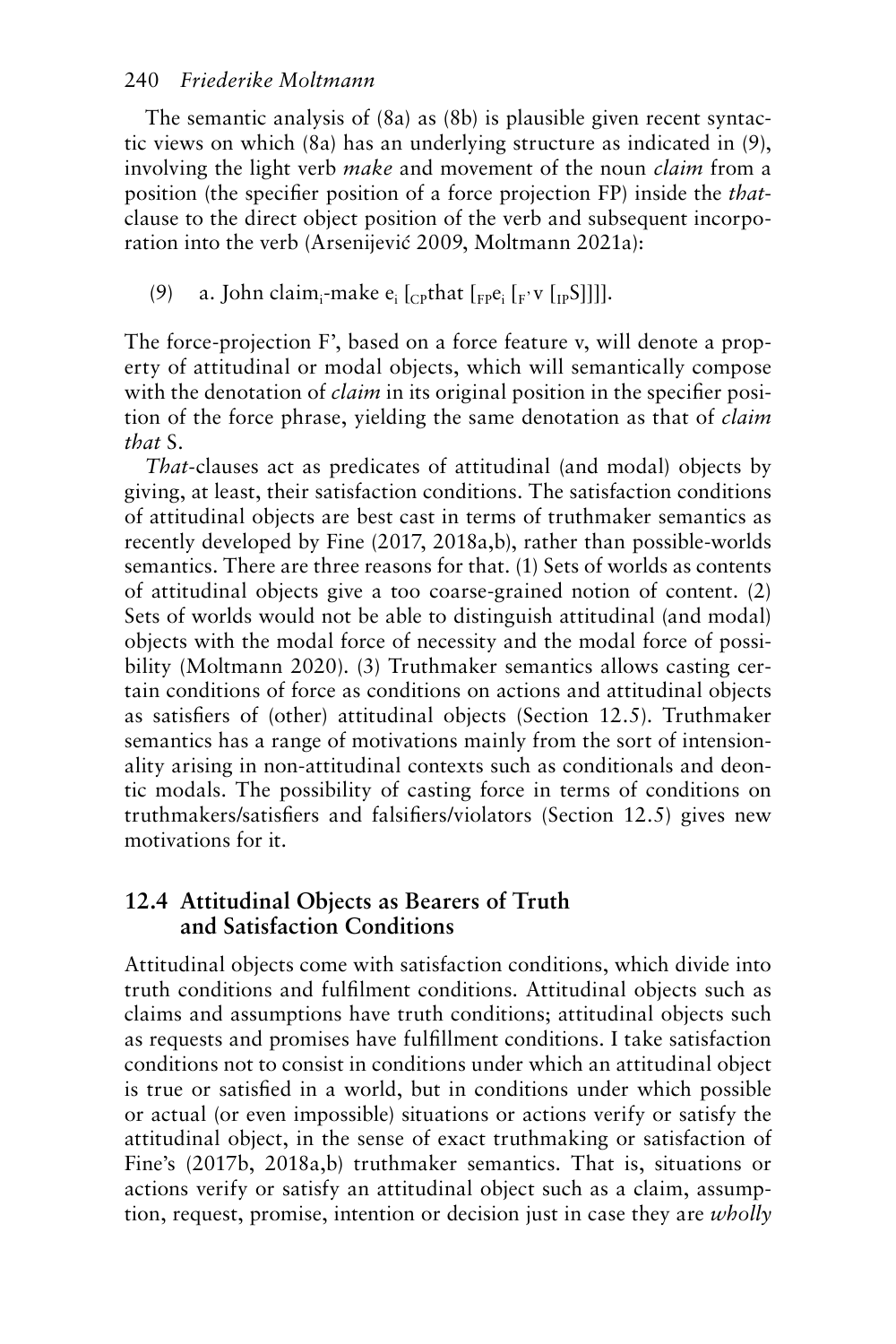<span id="page-6-0"></span>*relevant* for the satisfaction of the claim, assumption, request, promise, intention or decision.

Truthmaker semantics posits as the meaning of declarative and imperative sentences not just a set of truthmakers (satisfiers), but also a set of falsifiers (violators) (Fine 2017, 2018a,b). In Fine's truthmaker semantics, the notions of exact truthmaking or satisfaction and of falsemaking or violation play a central role, though applied to declarative and imperative sentences. The very same notion, however, carries over to attitudinal (and modal) objects. A rudimentary truthmaker view of mental states and mental and illocutionary acts can in fact already be found in Searle (1983), who takes intentions, decisions and requests to be satisfied by actions and assertions and beliefs to be satisfied by states of affairs. One important feature of truthmaker semantics is that it is ontologically neutral: any entity can in principle play the truthmaker role, as long as it serves the overall purposes imposed by the semantics. Situations, actions, as well as attitudinal objects (as answers) play a role as truthmakers or satisfiers of attitudinal objects, and attitudinal objects may require particular types of satisfiers or impose particular conditions on it ([Section 12.5](#page-7-0)). This is a major difference of the present approach to possible-worlds semantics.

Truthmaker semantics is an alternative to the unstructured conception of propositions based on possible worlds. It gives a more fine-grained notion of content, providing a notion of partial content and a notion of subject matter.<sup>3</sup>

Truthmaker semantics when applied to attitudinal and modal objects differs in one important respect from sentence-based truthmaker semantics: not all attitudinal and modal objects have falsifiers/violators. Claims and assumptions do have as falsifiers, namely situations in virtue of which they are false (situations completely relevant for the falsity of the claim). In a more obvious way, requests have violators, actions that violate or ignore the request. However, attitudinal objects with the modal force of possibility do not have falsifiers/violators: a proposal, invitation, offer, or permission cannot be violated.

A sentence S as a predicate of attitudinal or modal objects can be assigned a single meaning that takes that into account, namely the property that holds of an object *d* just in case *d* has the same satisfiers as S, and, if *d* has violators, *d* shares the same violators as S (Moltmann 2021a):

(11) Truthmaker-based meaning of sentences as predicates of attitudinal or modal objects For an (imperative or declarative) sentence or clause S,  $[(that) S] = \lambda d[pos(d) = pos(S) \& (neg(d) \neq \emptyset \rightarrow neg(d) = neg(S))].$ 

Here pos(d) is the set of satisfiers and neg(d) the set of violators of an attitudinal or modal object d. (11) does not yet take into account the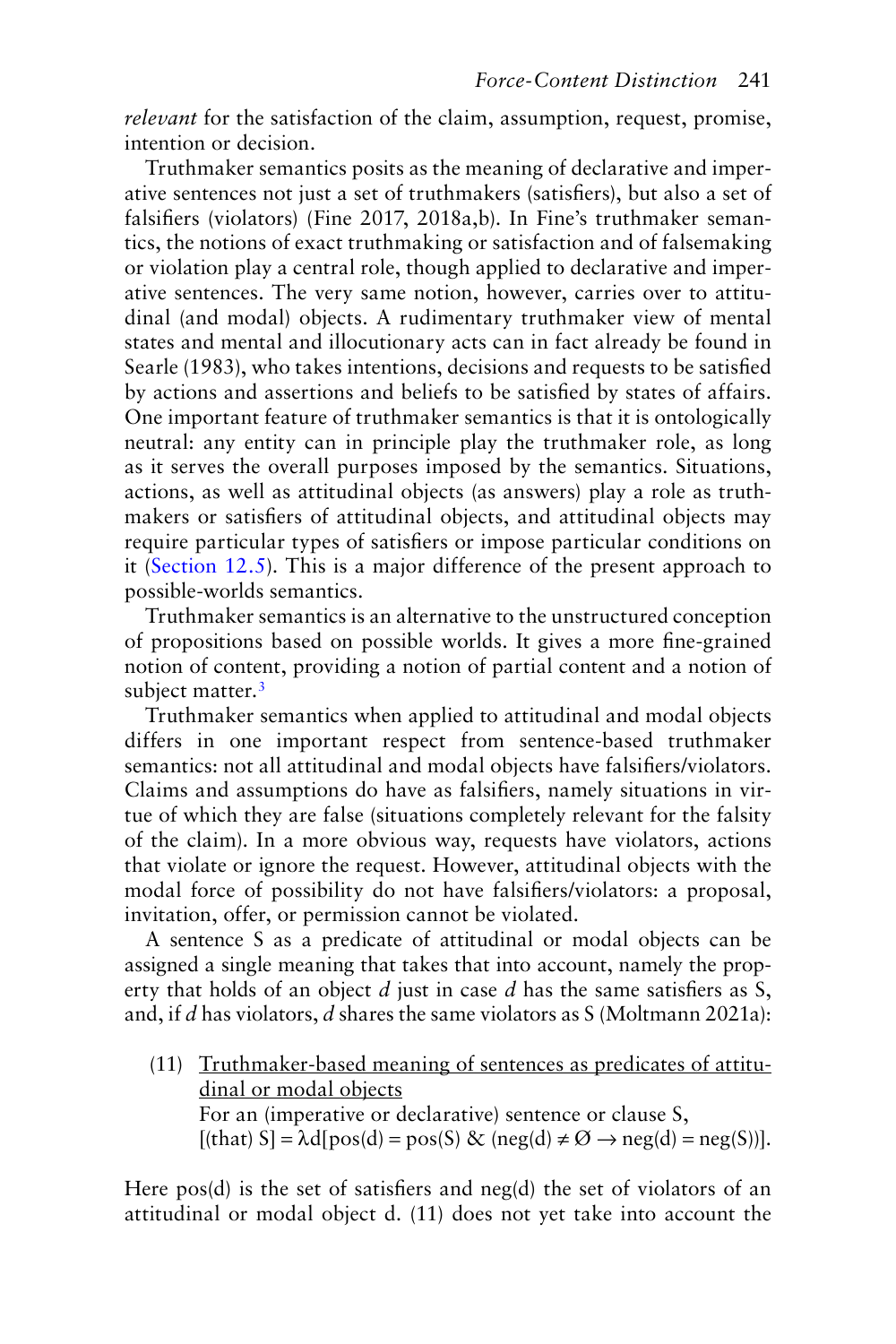<span id="page-7-0"></span>semantic difference between declaratives and imperatives, which I will come to shortly.

The very same sentence meaning in (11) is applicable to modal objects of different flavors and forces, giving rise to a novel semantics of modal sentences based on an ontology of modal objects (Moltmann 2017, 2020b). The difference between having and not having violators is also reflected in the applicability of satisfaction predicates. Attitudinal and modal objects can be "fulfilled" or "complied with" only if their modal force is that of necessity rather than possibility. Proposals, permissions, offers, and invitations cannot be "fulfilled", but only "taken up" and an invitation may be "accepted". In addition, predicates of violation are inapplicable to objects like invitations, permissions, offers, and proposals. Obligations can be violated or contravened, and rules or laws can be broken. Offers and invitations can be declined or refused, but that does not amount to a violation but only a refusal of acceptance (satisfaction). The predicate *ignore* conveys violation with requests and obligations; but with invitations, offers, and permissions it conveys simply failure of satisfaction. What we refer to as "options", "strategies", and "possibilities" are teleological modal objects of possibility. They can be "taken" or "pursued", but not "violated". A strategy may fail, of course, but here failure is a property of the attitudinal object, not its satisfier. An option may be rejected, but that means not taking it, rather than violating it.

Also actions of satisfying permissions, offers, and invitations are evaluated differently from the satisfiers of requests and obligations. Whereas actions can be called "correct" when they satisfy a request or an obligation, actions of taking up a permission, offer, or invitation could only be considered "legitimate", rather than "correct".

#### **12.5 [The Unity of the Proposition Problem](#page-6-0)**

The attitudinal objects theory displays some similarities with recent actbased conceptions of propositions, in particular, the view endorsed by Hanks (2015, 2018) on which propositions are conceived as types of acts of predication, predication in the assertoric, directive, or interrogative way (Hanks 2015, 2018). The present approach shares with that approach, the use of types or kinds of cognitive particulars for the role of propositions as truthbearers and shareable content bearers[.4](#page-13-0) Moreover, it makes use of entities that come with a force, displaying truth conditions, fulfilment conditions or answerhood conditions. However, the motivations are otherwise quite different. First of all, attitudinal objects are not acts. Acts do not have truth or satisfaction conditions (Twardowski 1912, Ulrich 1976, Moltmann 2013 Chap. 4, 2017, 2019, Davis 2021). By contrast, entities like claims, requests, and questions, the products of acts, do, as do entities like rules, beliefs and intentions, which are not generally the products of acts.<sup>[5](#page-13-0)</sup> Second, it is not just attitudinal objects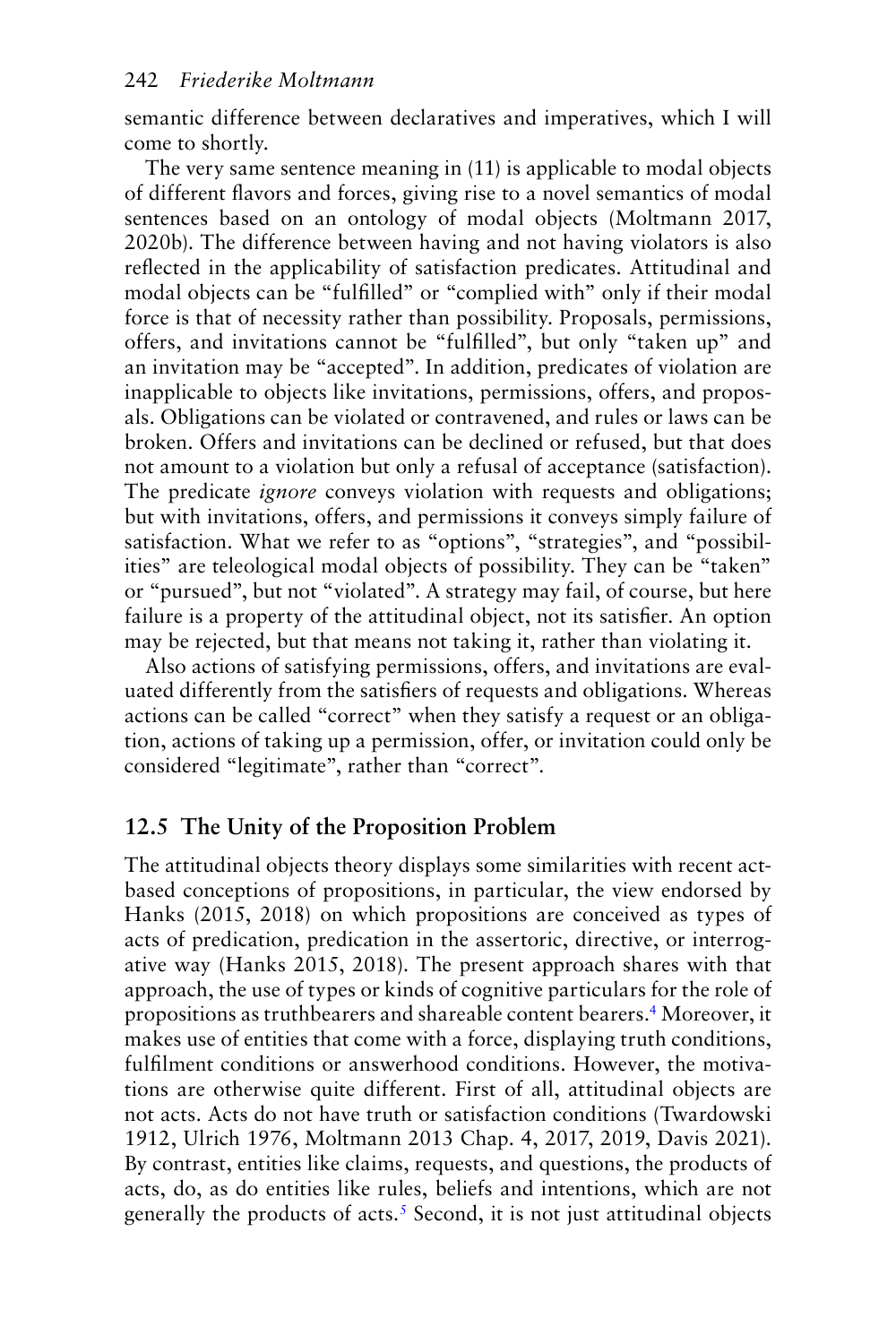that have satisfaction conditions, but also modal objects. Modal objects include rules and weak permissions and obligations, which are not generally created by acts of predication (a rule may come about by habit rather than fiat; weak permissions and obligations need not result from an act of giving or imposing them).

Hank's view rests on the assumption that propositions, in the sense of structured propositions, are what sentences stand for. If propositions are taken to be structured propositions (say sequences of an (n-1) place property and n individuals), this raises the problem of the unity of the proposition: how can such a sequence be true or false and have the particular truth conditions it is meant to have? On Hank's proposal, assertoric, directive, and interrogative forces are construed as properties of predicative acts, acts that provide the unity of the propositions and its truth, fulfilment, or answerhood conditions.

The present approach is radically different: sentences come with a truthmaker-based content (i.e. (11)) which, when predicated of an attitudinal or modal object, gives its truth or satisfaction conditions, that is, the conditions under which a possible situation or action satisfies the attitudinal or modal object. The semantics does not have to deal with the issue of how attitudinal objects get their truth or satisfaction conditions: they are mind-dependent objects. It is a matter of the philosophy of mind to account for the intentionality of the mental, not of semantics. The source of the problem of the unity of the propositions resides in the view that propositions are entities that are both the meanings of sentences and truth bearers, a view that is problematic both philosophically and linguistically.

The structured-propositions view has also been motivated by the need to have a more fine-grained notion of content than the possible-worlds-based one. On the present, truthmaker-based approach, content is fine-grained and a structured notion of content is not needed.

#### **12.6 Forces as Conditions on the Satisfaction of Attitudinal Objects**

Attitudinal objects do not come with a force-content distinction: attitudinal objects comprise both those that come with truth conditions (beliefs, claims) and those that come with fulfilment conditions of various sorts (reflected in the applicability of different predicates of satisfaction). Since propositions do not play a semantic role as objects, attitudinal objects should not be taken to be composed of a proposition and a force. Force can instead be accounted for in terms of conditions on the satisfiers of attitudinal objects as well as on the attitudinal object itself. In what follows, I first propose conditions of force distinguishing traditional categories of speech acts: constatives (assertives), directives, questions, now considered illocutionary objects. Then I briefly turn to other distinctions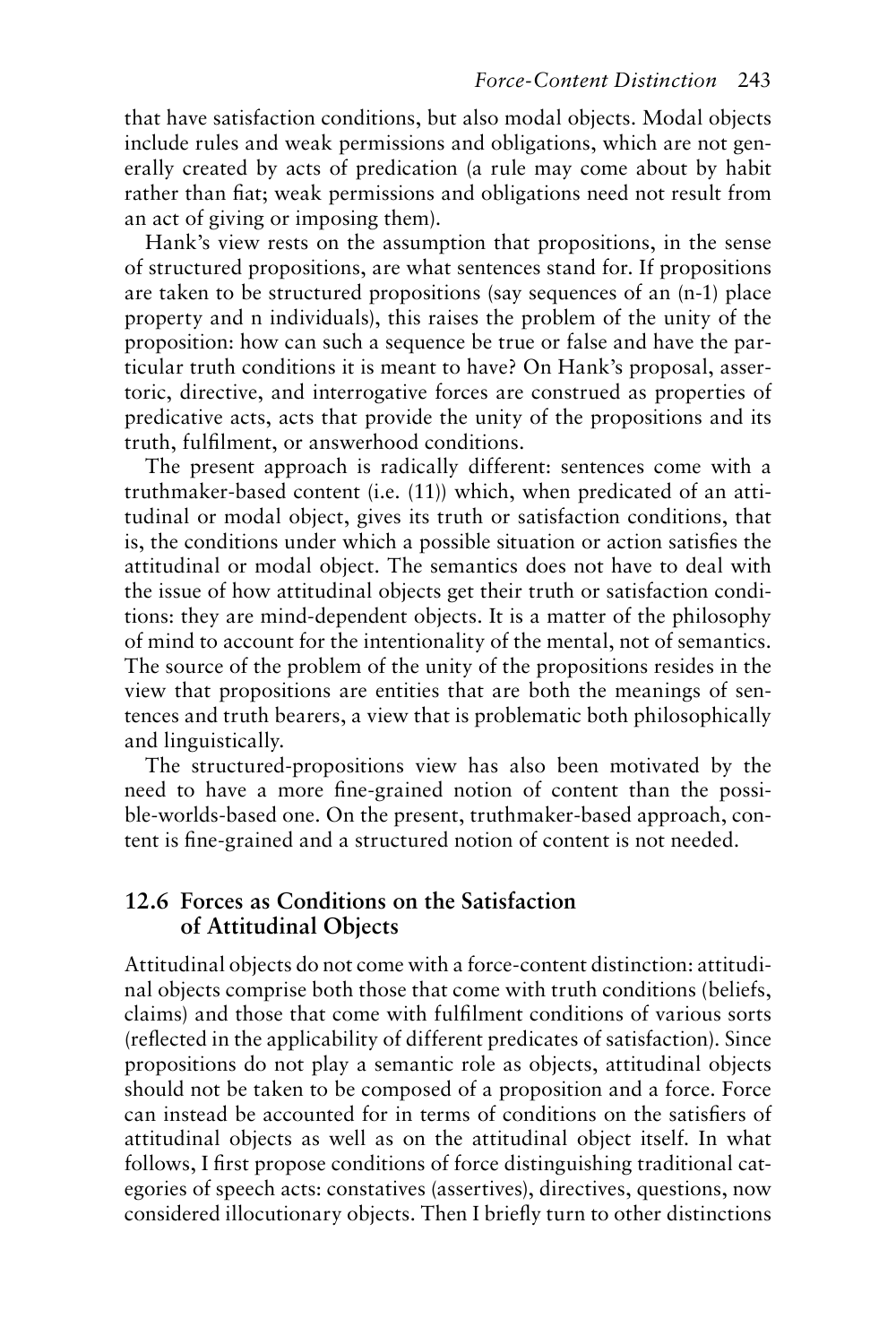<span id="page-9-0"></span>among attitudinal objects that are reflected in the applicability of different predicates of satisfaction. I will leave it for another occasion to address the question of what distinctions are reflected otherwise in the semantics of sentences in natural languages, such as the choice of mood and different clause types.<sup>[6](#page-13-0)</sup>

To an extent, conditions on force involve conditions on the sorts of things that can be satisfiers of the attitudinal objects[.7](#page-13-0) There are different views as to what the aim (and thus satisfaction) of an assertion consists in. On the Gricean view, it consists in the addressee having a belief (and constatives thus being directives). On Searle's (1969) view, the illocutionary point of an assertion that *S* is the speaker's commitment to the truth of *S*. The latter certainly matches the notion of an assertion as an attitudinal object better: assertions have truth conditions, with their truthmakers/falsifiers being situations. Questions have answerhood conditions rather than truth conditions. This means their satisfiers are attitudinal objects that are constatives. Directives are generally taken to have as their satisfiers actions on the part of the addressee.<sup>8</sup> However, this does not generally hold. Imperatives such as *Have a nice day!* or *Get well soon!* have satisfiers that are states or events involving the addressee. This is unproblematic on the present approach: an attitudinal object can have both actions and states or events as satisfiers.

The distinction among different forces or modes does not just consist in differences in the types of possible satisfiers. What plays a central role in the distinction between having truth conditions as opposed to fulfilment or answerhood conditions is the notion of the directions of fit, a notion that originally had been applied to mental states (Anscombe 1957) and later to speech acts as well (Searle 1969, 1983, Humberstone 1992). Truth conditions go with a word/mind-world direction of (i.e. the representation needs to fit the world); fulfillment conditions with a world-word/mind direction of fit (i.e. the world needs to match the representation). The notion of a direction of fit can now be considered a property of attitudinal and modal objects. An assertion, assumption, or belief has a word/mind-world direction of fit (and thus truth conditions). A request, demand, promise, desire, hope, offer, or permission has a "world-word/mind-direction of fit" (and thus fulfilment conditions).

The notion of direction of fit is a normative notion, imposing requirements either on the representation or the world. As such, it shows a striking connection to the applicability of the predicate *correct* to attitudinal objects or their satisfiers.<sup>9</sup> The relevant observation is that *correct* applies to all attitudinal objects with a word/mind-world direction of fit, conveying truth and only truth.[10](#page-13-0) By contrast, it does not apply with a single reading to attitudinal objects with a world-word/ mind direction of fit, though it can apply to the satisfiers of such attitudinal objects, conveying satisfaction. Let us start with *correct* applying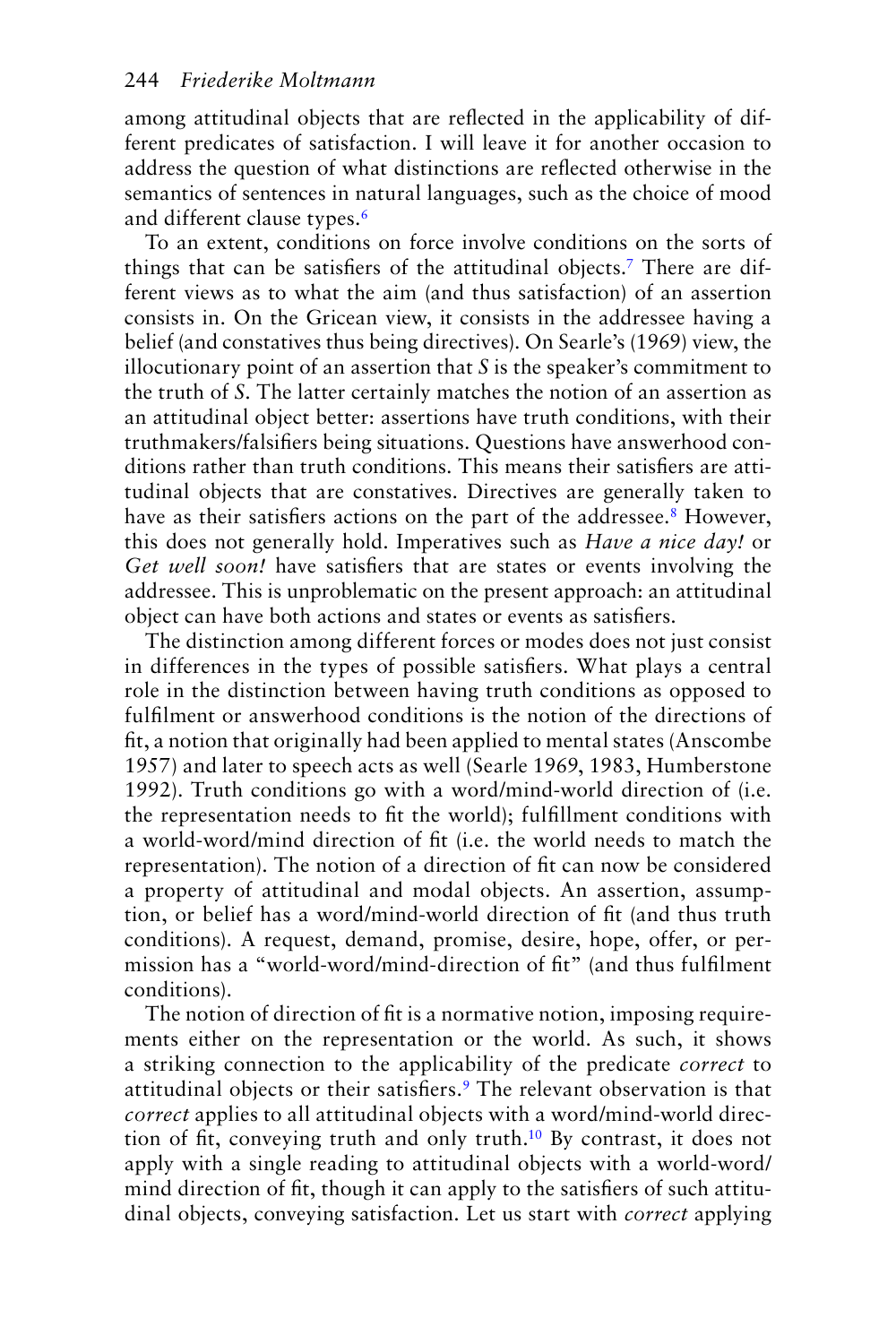<span id="page-10-0"></span>to attitudinal objects with attitudinal objects with a word/mind-world direction of fit:

- (12) a. John's belief that S is correct.
	- c. John's claim that S is correct.
	- b. Bill's guess/speculation/impression is correct.
	- d. Mary's answer/hypothesis/assumption is correct.

In natural language, *correct* when applied to a belief or assertion conveys just truth, whether or not the belief or assertion is justified or warranted (Moltmann 2021b). *Correct* in fact applies with the same reading to guesses, speculations, and impressions, which by nature do not require justification or warrant. *Correct* furthermore applies to answers, hypotheses, and assumptions just in case they convey a truth, whether or not they are "good" answers, hypotheses, or assumptions. *Correct* when applied to attitudinal objects with a world-word/mind direction of fit thus does not concern itself with other norms than truth; these are reserved for the application of evaluatives like *good*. [11](#page-14-0)

It is plausible that *correct* has a single normative meaning: *correct* holds of an object *o* just in case *o* fulfills the norm (or standard of correctness) that is associated with *o* or that is relevant in the context. The way correctness is understood when applied to beliefs, assertions, guesses, hypotheses, answers and assumptions means that truth is treated as the one intrinsic norm associated with attitudinal objects with a worldword/mind direction of fit. Other types of objects that *correct* applies to are associated with other norms, e.g. grammaticality for sentences and laws or moral values for punishments.

*Correct* sharply distinguishes between actions and attitudinal objects that may be their products. A punishment may be correct, but the act of punishing may have been performed incorrectly. Similarly, an assertion or assumption being correct does not entail the act of asserting or assuming being correct (or the making of an assertion or assumption being correct). The latter may be correct because they follow an instruction or order (the relevant contextually given norm), not because they capture or maintain a truth.<sup>12</sup>

Truth as a norm is not an action-guiding norm, but rather is better understood as a teleological norm, that is, a purpose or function, constitutive of a representational object, as Jarvis (2012) has argued. Correctness in that sense applies to artifacts in just the way it applies to mental states, as Jarvis made clear), which in the present context means it applies to non-material products of acts (assertions, assumptions) just as it applies to beliefs (which are not generally products of acts). $13,14$ 

The word/mind-world direction of fit as a property of attitudinal objects can now be formulated as follows, where < is the part-relation holding among situations: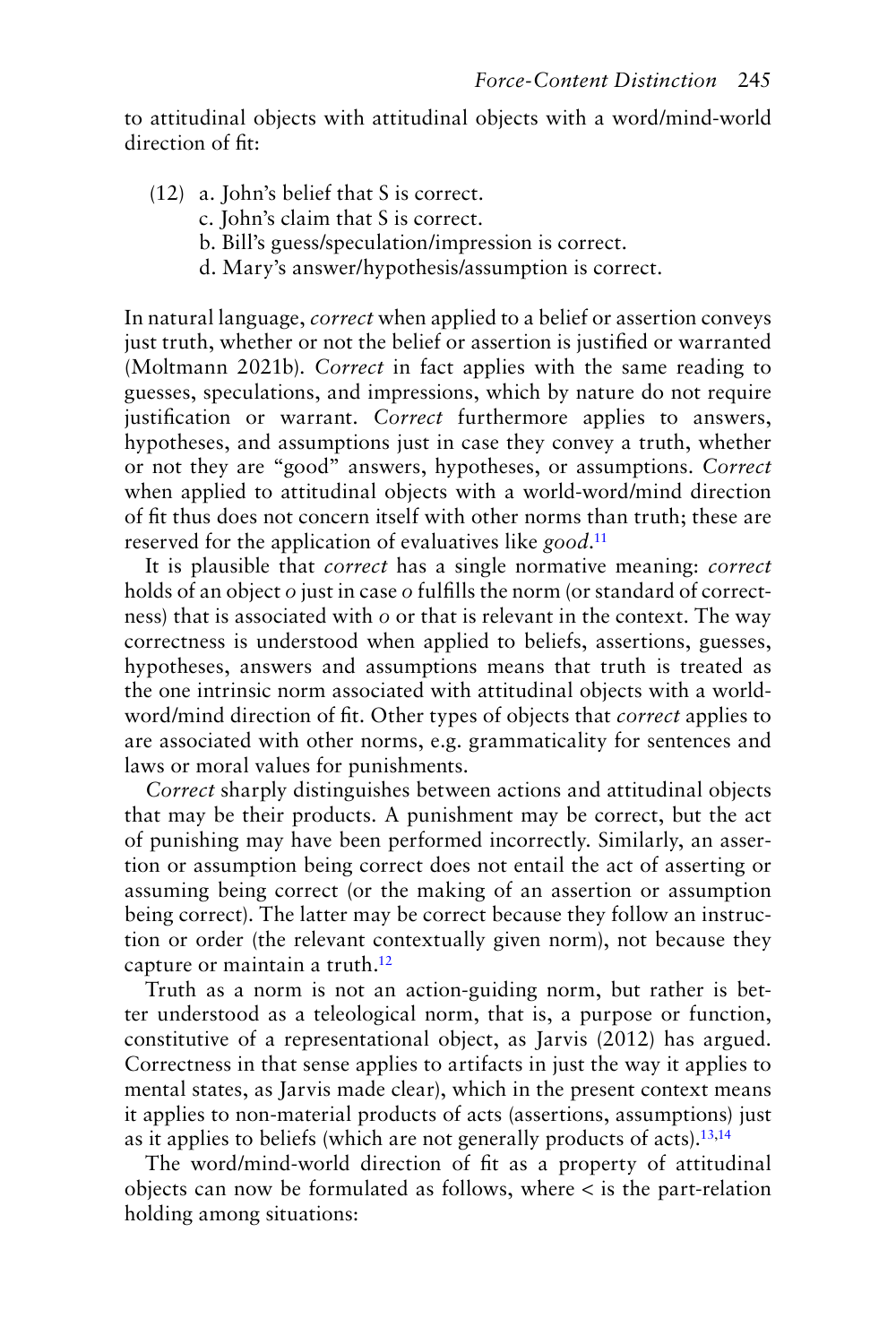#### <span id="page-11-0"></span>246 *Friederike Moltmann*

(14) Word/mind-world direction of fit for attitudinal objects An attitudinal object *o* has a *word-world direction of fit* just in case *o* is associated with a constitutive norm n and satisfies n in a world *w* iff there is a situation *s*, *s* < *w*, that makes *o* true.

Let us then turn to the second observation: *correct* does not convey satisfaction when applied to attitudinal objects with a world-word/mind direction of fit, but only when applied to their satisfiers.<sup>15</sup> A request cannot be "correct" (in the sense of being satisfied), but an action meant to satisfy the request might be. Illocutionary objects with a world-word/ mind direction of fit impose a norm on actions performed in response to them, but they are not themselves subject to a norm that is constitutive of them. They may be subject to other norms of course. For example, a request may be considered correct because it complies with a standard of making a particular type of request; a desire may be correct because it is appropriate to have it. But directives are not subject to a single norm that is constitutive of them. Instead they impose an action-guiding or regulative norm on potential satisfiers. Restricted to illocutionary objects, the world-word direction of fit can thus be cast as follows:

(15) World-word/mind direction of fit for illocutionary objects An illocutionary object *o* has a *world-word/mind direction of fit* just in case any action *a* performed in response to *o* satisfies the norm imposed by *o* in a world *w* iff *a* is part of *w* and satisfies *o*. [16](#page-14-0)

(15) is not yet fully general. Most importantly, it does not apply to attitudes like desires and hopes, which also come with a world-word/mind direction of fit, but do not always require as satisfiers actions, which could be subject to a performance-guiding norm (*I hope/wish that I will win*).<sup>[17](#page-14-0)</sup> Hopes and desires, implying a positive emotive response to their satisfaction (under normal circumstances), impose a requirement or norm on the future course of the world, with the emotive response constituting a kind of purpose to be attained by a relevant part of the future course of the world. I will have to leave it with these proposals and remarks on the notion of direction of fit; a more in-depth discussion and comparison with other approaches will have to be left to another occasion[.18](#page-14-0)

A characterization of the standard notions of constatives (assertives), directives and questions viewed as illocutionary objects can now be given as follows:

(16) a. An illocutionary object is a *constative* in case it has a world/ mind-word direction of fit and its verifiers and falsifiers are situations.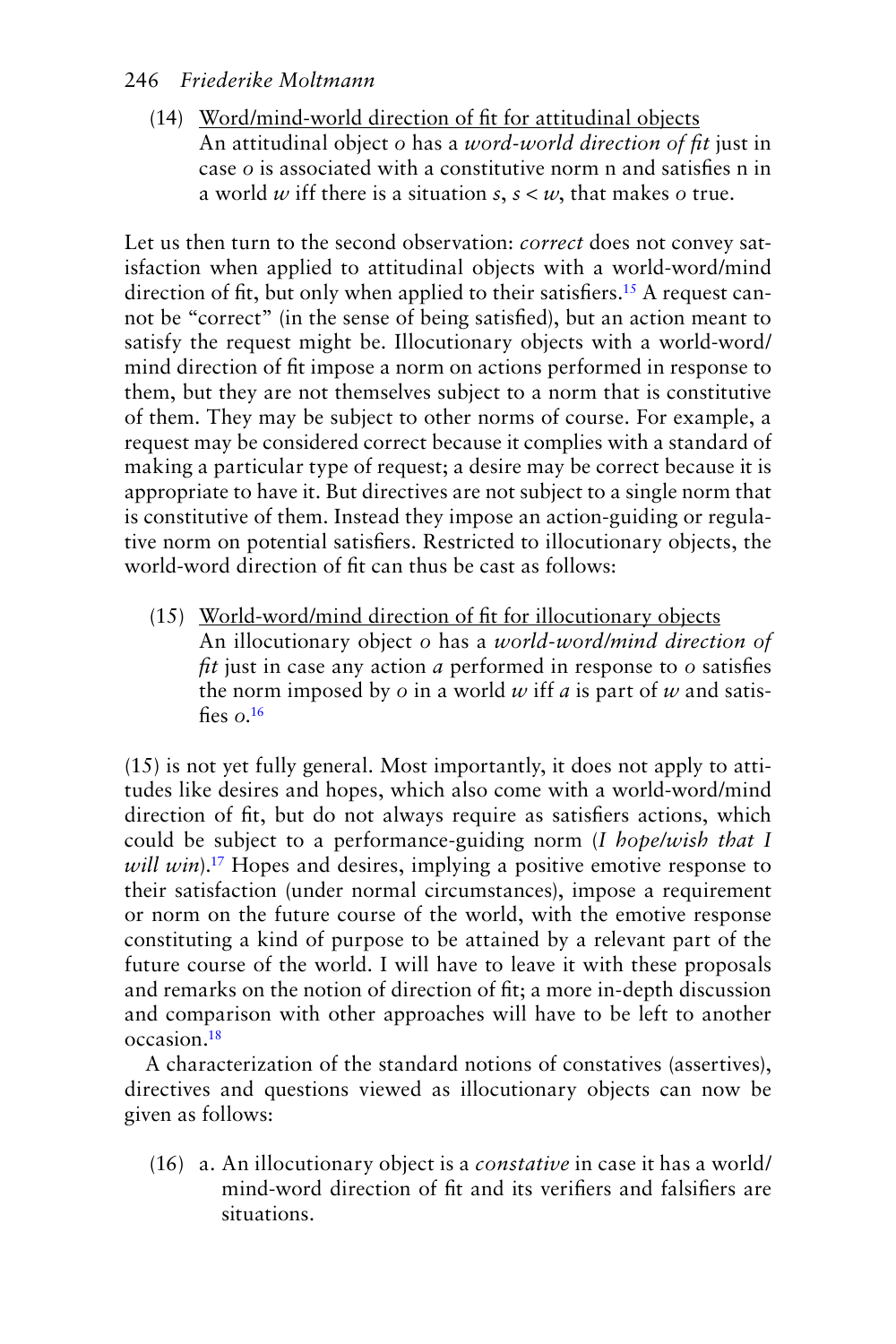- b. An illocutionary object is a *directive* in case it has a worldword/mind direction of fit and its verifiers (falsifiers) are actions or states of the addressee.
- c. An illocutionary object is a *question* in case it has a worldword/mind direction of fit and its verifiers are constatives.

These distinctions could not simply be carried over to the great variety of mental objects with their various modes and satisfaction predicates. Here still other parameters may be at play. Thus, intentions and decisions, which are generally taken to involve a world-word/mind direction of fit, are not "fulfilled" or "complied with", but rather "carried out" or "realized" or, in the case of decisions, perhaps "implemented" or "executed". What may play a role for the selection of such predicates of satisfaction is a much closer, direct causal connection between the attitudinal object and its satisfier than in the case of requests, hopes, and desires.

While attitudinal objects do not come with a force-content distinction, there is a sense in which attitudinal objects of different forces may share their content, namely if they share the same satisfiers. Such a notion of content will be relevant when accounting for when attitudinal objects of different forces bear logical relations to each other (e.g. an assertion that S is an answer to the question whether S, a decision to do X produces an intention to do X). Yet that does not mean that attitudinal objects are composed of a content (proposition) and a force.

# **12.7 Conclusion**

This chapter has addressed the force-content distinction from the point of view of a novel semantics of attitude reports and independent sentences in which an ontology of attitudinal objects takes center stage. Various linguistic facts indicate that force-free propositions do not actually play the role in the semantics of attitude reports that they are standardly taken to play. Rather attitudinal objects play a central role, though not as semantic values of *that*-clauses. *That*-clauses rather act as predicates of attitudinal objects, with conditions on force being imposed by the embedding verb as well as possibly mood and modals occurring in the clause. Likewise independent sentences act as predicates of attitudinal objects, more specifically locutionary objects, with sentence mood restricting the sorts of illocutionary objects of which they may hold.

Making use of truthmaker theory allows for a fine-grained notion of content for attitudinal objects and permits formulating conditions of force in terms of conditions on their satisfaction. Different conditions on force and the corresponding differences among satisfaction predicates reflect the presence or absence of violators, different ontological types of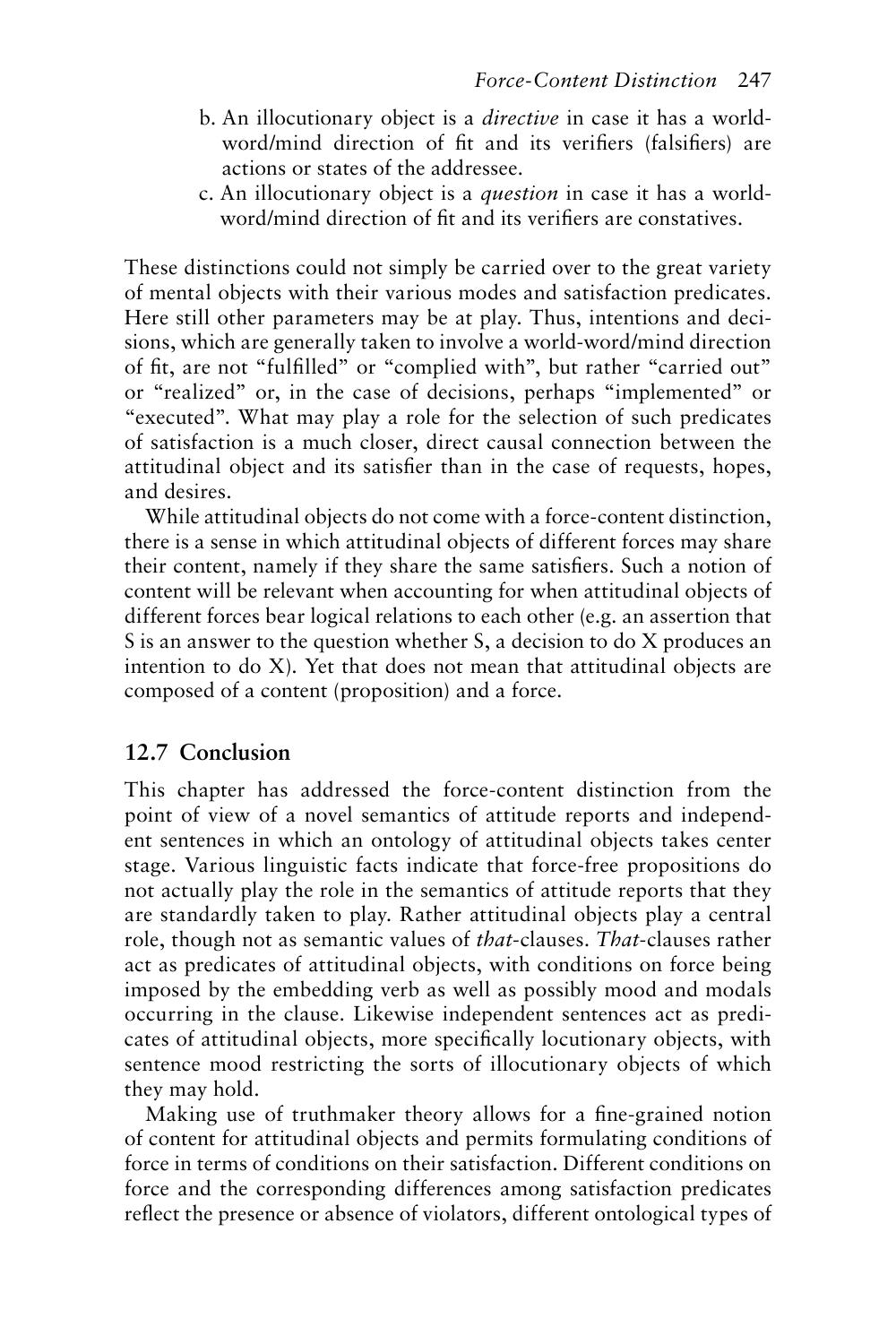<span id="page-13-0"></span>possible satisfiers, norms or purposes imposed on attitudinal objects or potential satisfiers, as well as causal connections to satisfiers. Such conditions could hardly be formulated within a possible-worlds conception of content. Rather they support a truthmaker approach, with situations, actions and attitudinal objects being able to act as satisfiers or violators of attitudinal and modal objects.

# **Acknowledgments**

I would like to thank Jane Grimshaw, Peter Hanks, Benjamin Nelson, Gary Ostertag, Indrek Reiland, Craige Roberts, Michael Schmitz, Paul Portner and two anonymous referees for very helpful comments on an earlier version of this chapter.

# **Notes**

- [1.](#page-1-0) See Moltmann (2003a, b, 2013, Chap. 4, 2014, 2017, 2019).
- [2.](#page-4-0) Products here are best understood the sense of abstract artifacts of Thomasson (1999), which for her include laws – modal objects. See Moltmann (2017, 2019) for a clarification of the notion of an attitudinal object in relation to Twardowksi's action-product distinction.
- [3.](#page-6-0) Given truthmaker semantics, *John believes that Mary is happy* does not entail *John believes that Mary is happy and 2 is prime*. Truthmaker semantics as such does not deal with the mode-of-presentation problem, though. But see Moltmann (2021a) for a proposal.
- [4.](#page-7-0) This accounts for one difficulty for the standard notion of a proposition as an abstract object, its graspability.
- [5.](#page-7-0) A rule may come about by habit; a belief may be an implicit belief, thus not the result of thinking; an intention precedes the corresponding intentional act, rather than being created by it (Searle 1983).
- [6.](#page-9-0) There is a debate, which needs to be set aside in the present context, as to what extent forces should be considered the content of sentence mood (McGinn 1977).
- [7.](#page-9-0) This may also apply to expressive attitudinal objects if their satisfiers are taken to be situations involving a subjective property.
- [8.](#page-9-0) There is much less of a correlation between forces and embedded sentences. As we have seen, *that*-clauses can give the content of both assertions and requests, depending on mood or the presence of a modal. Embedded interrogatives may give the content of questions (*Mary asked who came*), inquiries (*Mary wondered who won*), knowledge (*Mary knows who won*) and assertions of a sort (*Mary announced who won*). Infinitives often serve to characterize directive attitudinal objects whose satisfiers are actions, but not generally so (*John expects to be healthy*). This is a serious difficulty for Hanks (2015), who must assume a strict correlation of sentence types with force.
- [9.](#page-9-0) In what follows, it is important to truly pay attention to linguistically reflected intuitions, setting aside philosophical preconceptions about what correctness amounts to.
- [10.](#page-9-0) See also Stalnaker (1984: 80) as well as Humberstone (1992: 71). Stalnaker took the applicability of *correct* conveying truth to be a characteristic of "acceptance attitudes".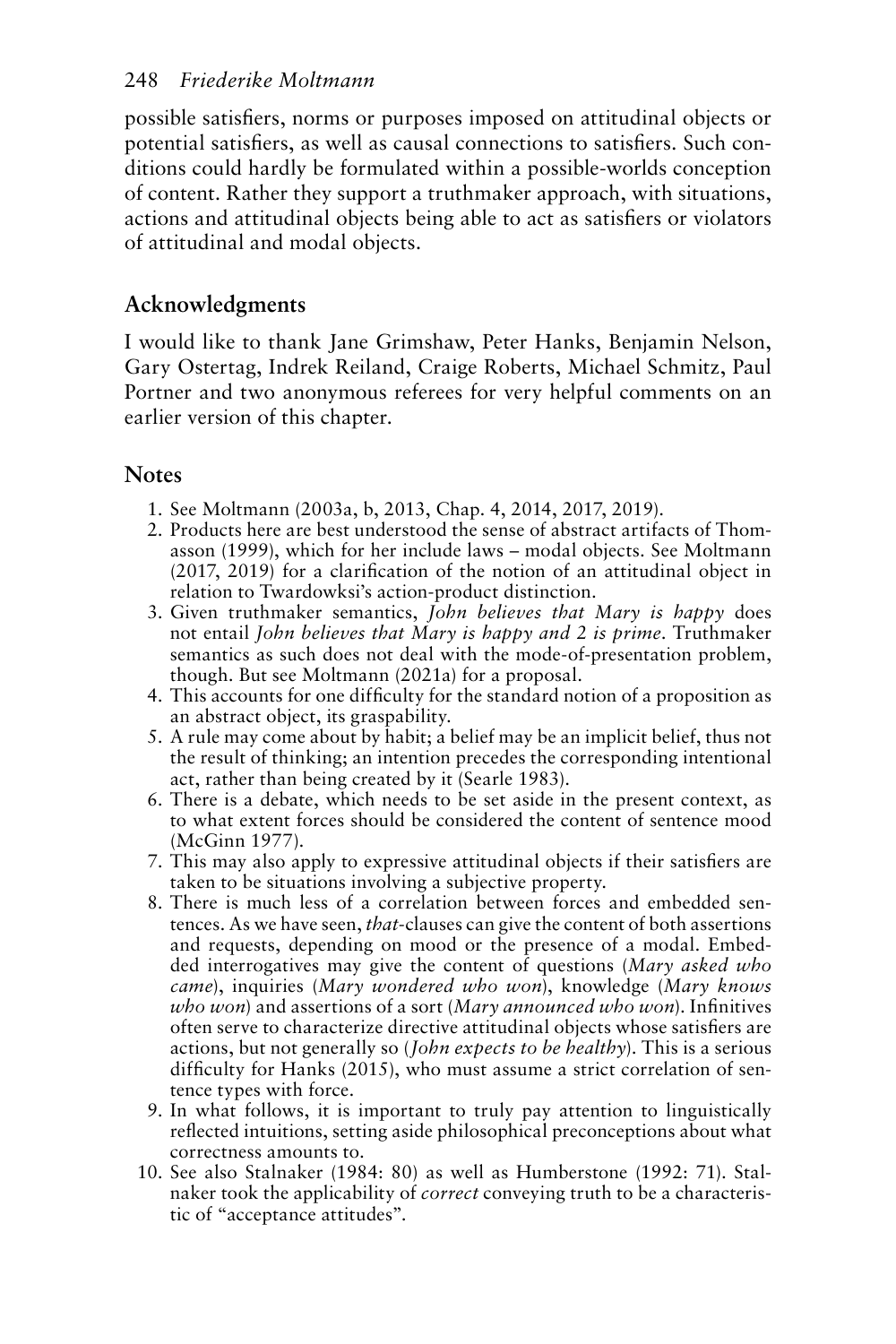- <span id="page-14-0"></span>[11.](#page-10-0) Some philosophers impose further epistemic conditions on the correctness of beliefs or assertion (e.g. Williamson 2000). That does not seem to match linguistic intuitions regarding the applicability of *correct*: it is not possible for an assertion to be true while also being incorrect (because unjustified). Interestingly, *true* is hardly acceptable with guesses, speculations, impressions, and assumptions, noted independently by Humberstone (1992: 71) and Moltmann (2021b). This indicates that when applied to attitudinal objects, only *true* that implies warrant, not *correct*. (This does not hold, of course, for the notions that philosophers may have in mind when using the nouns *truth* and *correctness*.)
- [12.](#page-10-0) See also (Humberstone 1992: 68), who points out that one can hold a false (incorrect) belief, yet not make a mistake holding it.
- [13.](#page-10-0) When normativity is linked just to actions, truth would then be taken to be constitutive of the norm associated with believing, by imposing the condition "if one ought to believe p, then p" (Boghossian 2003; Gibbard 2003). Such conditions on adopting or maintaining a belief are problematic, however (Glüer and Wikforss 2009). Truth is not the aim of believing in the sense in which the fulfilment of moral values is what certain types of actions and decisions should aim for. The norms for actions of adopting or maintaining a belief may simply be a contextually given norm.
- [14.](#page-10-0) Not only *correct* conveys truth (and only truth) with beliefs and assertions, but also other normative predicates, for example *right* and, for falsehood, *wrong*, as do corresponding predicates in other European languages. This supports the generalization that predicates of correctness convey truth and just truth when applied to attitudinal objects that have truth conditions.
- [15.](#page-11-0) Jarvis (2012) takes correctness to also apply to intentions. However, intentions could only be *correctly realized,* with *correctly* applying to the action that aims to realize the intention, not the intention itself.
- [16.](#page-11-0) "In recognition of" is meant to capture Searle's (1983) point that only actions by way of satisfying a request or intention can satisfy the request or intention.
- [17.](#page-11-0) Note that *correct* does not apply to their satisfiers of desires, decisions, intentions, and hopes, is seems, because the latter do not impose a social norm to be recognized as such by the interlocutors.
- [18.](#page-11-0) See, for example, Humberstone (1992), for a non-normative account of the notion of direction of fit, in terms of controlling intentions that accompany attitudes. Jarvis (2012) associates a constitutive norm both with beliefs and desires.

# **References**

Anscombe, G.E.M. 1957. *Intention*. Blackwell.

- Arsenijević, B. 2009. "Clausal Complementation as Relativization", Lingua 119: 39–50.
- Boghossian, P. 2003. "The Normativity of Content", Philosophical Issues 13: 31–45.

Davis, W. 2021. "Propositions as Structured Event Types", Philosophy and Phenomenological Research. 102.3, 665–92.

Fine, K. 2017. "Truthmaker Semantics", in *A Companion to the Philosophy of Language*, edited by B. Hale, C. Wright and A. Miller. John Wiley & Sons.

————–. 2018a. "Compliance and Command I", Review of Symbolic Logic  $11: 609 - 33.$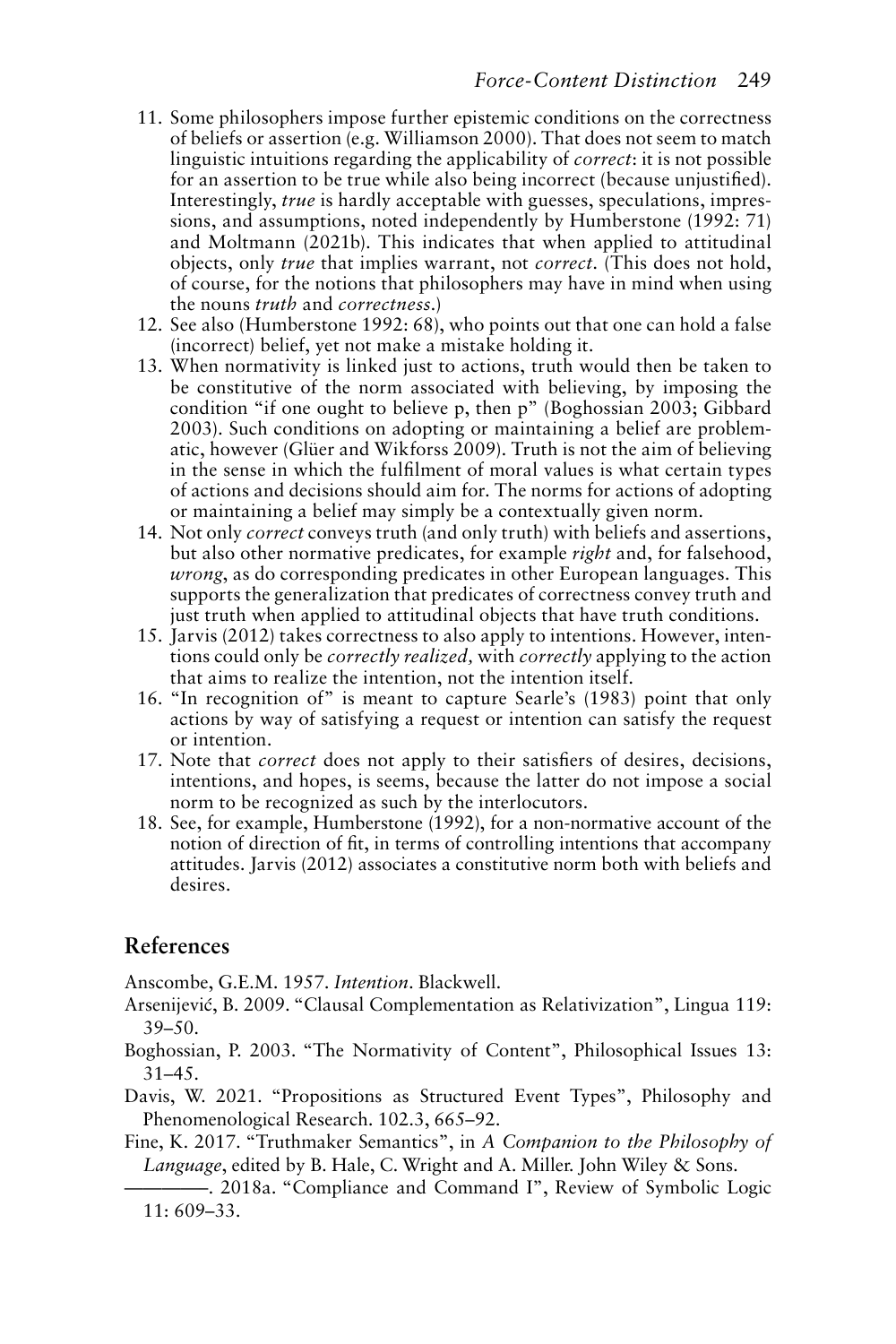————–. 2018b. "Compliance and Command II", Review of Symbolic Logic 11: 634–64.

Gibbard, A. 2003. "Thoughts and Norms", Philosophical Issues 13: 83–98.

Glüer, K. and A. Wikforss. 2009. "Against Content Normativity", Mind 118: 31–70.

Grimshaw, J. 1979. "Complement Selection and the Lexicon", Linguistic Inquiry 10: 279–326.

Hamblin, C. 1958. "Questions", Australasian Journal of Philosophy 36: 159–68. Hanks, P. 2015. *Propositional Content*. Oxford University Press.

————–. 2018. "Types of Speech Acts", in *New Work on Speech Acts*, edited by D. Fogal, D. Harris and M. Moss. Oxford University Press: 123–43.

Humberstone, I.L. 1992. "Direction of Fit", Mind 1: 59–83.

Jarvis, B.W. 2012. "Norms of Intentionality: Norms That don't Guide", Philosophical Studies 157: 1–25.

Karttunen, L. 1977. "Syntax and Semantics of Questions", Linguistics and Philosophy 1: 3–44.

Kayne, R. 2010. "Why Isn't *This* a Complementizer?", in *Comparisons and Contrasts, edited by* R. Kayne. Oxford University Press: 190–227.

McGinn, C. (1977): 'Semantics for Nonindicative Sentences', Philosophical Studies 32, 301–311.

Moltmann, F. 2003a. "Nominalizing Quantifiers", Journal of Philosophical Logic 32: 445–81.

————–. 2003b. "Propositional Attitudes Without Propositions", Synthese 135: 70–118.

————–. 2013. *Abstract Objects and the Semantics of Natural Language*. Oxford University Press.

————–. 2014. "Propositions, Attitudinal Objects, and the Distinction Between Actions and Products", Canadian Journal of Philosophy 43 (5–6): 679–701.

————–. 2017. "Cognitive Products and the Semantics of Attitude Reports and Deontic Modals", in *Act-Based Conceptions of Propositions: Contemporary and Historical Contributions*, edited by F. Moltmann and M. Textor. Oxford University Press: 254–90.

————–. 2019. "Attitudinal Objects. Their Importance for Philosophy and Natural Language Semantics", in *The Act and Object of Judgment*, edited by B. Ball and C. Schuringa. Routledge: 180–201.

————–. 2020. "Clauses as Semantic Predicates. Difficulties for Possible-Worlds Semantics", in *Making Worlds Accessible: Festschrift for Angelika Kratzer*, edited by R. Bhatt et al. University of Massachusetts at Amherst.

————–. 2021a. "Truthmaker-Based Content: Syntactic, Semantic, and Ontological Contexts", Theoretical Linguistics, 47 (1–2), 155–87.

————–. 2021b. "Truth Predicates, Truth Bearers, and Their Variants", Synthese 198: 689–716.

Moulton, K. 2015. "CPs: Copies and Compositionality", Linguistic Inquiry 46: 305–42.

Portner, P. 2007. "Imperatives and Modals", Natural Language Semantics 15 (1): 351–83.

Searle, J. 1969. *Speech Acts: An Essay in the Philosophy of Language*. Cambridge University Press.

————–. 1983. *Intentionality*. Cambridge University Press.